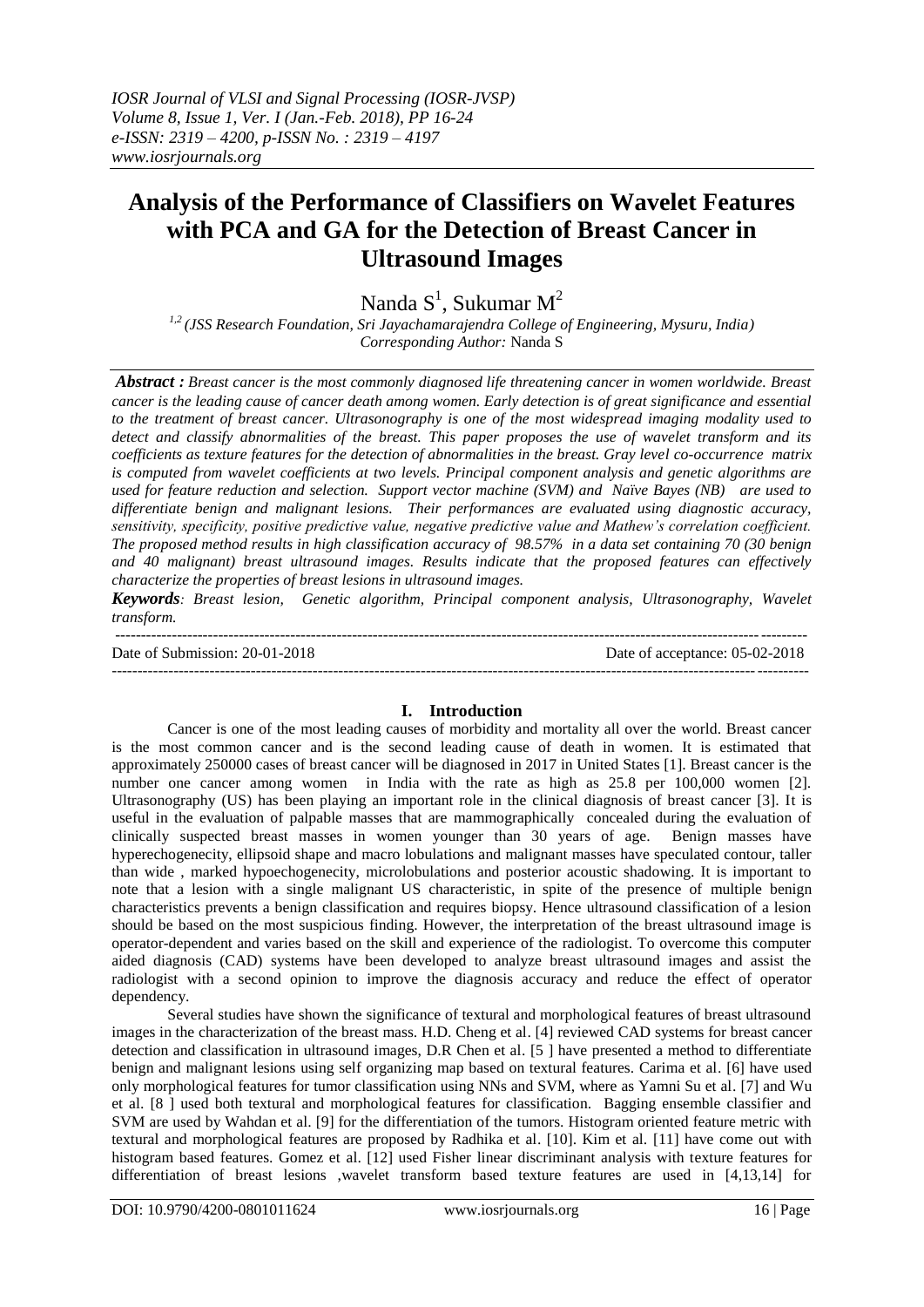characterization of breast lesion. Shearlet transform [15] based features are also used for detection and classification of breast tumors. C.D. Katsis et al. [16] developed a system for early detection of breast cancer using multimodal (mammography, ultrasonography and contrast-enhanced magnetic resonance imaging tomography (CE-MRI) extracted features. From the literature review it is found that the performance of the classification algorithms highly depends on features extracted from breast lesion since they are used to train the classifier. Further large number of features present redundant information to the classifiers which in turn decreases the classification accuracy and increases the computational complexity. Hence in this study attempt has been made to characterize the breast lesion in ultrasound image with minimum number of features based on wavelet transform.

## **II. Image Database**

Breast ultrasound images used in this study are obtained from the publicly available database of ultrasound images of breast cancer provided by the department of radiology of Thammasat University and Queen Sirikit Center of breast cancer of Thailand [17]. In this study 70 BUS images (30 images containing benign and 40 containing malignant) are used.

### **III. Proposed Method**

Steps involved in the detection of the breast cancer is as shown in Fig.1. Breast ultrasound images are preprocessed using anisotropic diffusion filtering and the region of interest is extracted from each image. Wavelet decomposition is done at two levels and co occurrence matrix of all the sub bands are calculated. Using these matrices the features are extracted. These features are used for classification of breast lesions using support vector machine and Naïve bayes.



**Fig. 1 :** Block Diagram of the Proposed Method

#### *3.1 Preprocessing*

Speckle is an intrinsic artifact in breast ultrasound images mainly responsible for their poor resolution and degraded borders. In this work anisotropic diffusion filter is used to reduce the speckle in breast ultrasound image. Region of interest (ROI) is selected to reduce the computational complexity. The extracted ROI consists of a rectangular region which includes the tumor area.

#### *1.2 Discrete Wavelet Transform*

Discrete wavelet transform (DWT) is a most frequently used technique in image processing because of its time-frequency resolution properties. DWT uses filter banks to decompose signals into low and high pass components. The low pass component carries the information about the slow varying characteristics of the signal and high pass components carries information about sudden changes in the signal.

The multiresolution analysis of an image using DWT is carried out by applying low pass and high filter to both rows and columns of the image iteratively. The following filter functions through the multiplication of separable scaling and wavelet functions in horizontal and vertical directions are used.

| $\psi^{\text{D}}(m,n) = \psi(m) \psi(n)$    | (4) |
|---------------------------------------------|-----|
| $\psi^V(m,n) = \varphi(m) \psi(n)$          |     |
|                                             |     |
|                                             | (2) |
| $\psi^{\text{H}}(m,n) = \psi(m) \varphi(n)$ |     |
| $\varphi(m,n) = \varphi(m) \varphi(n)$      |     |
|                                             |     |
|                                             |     |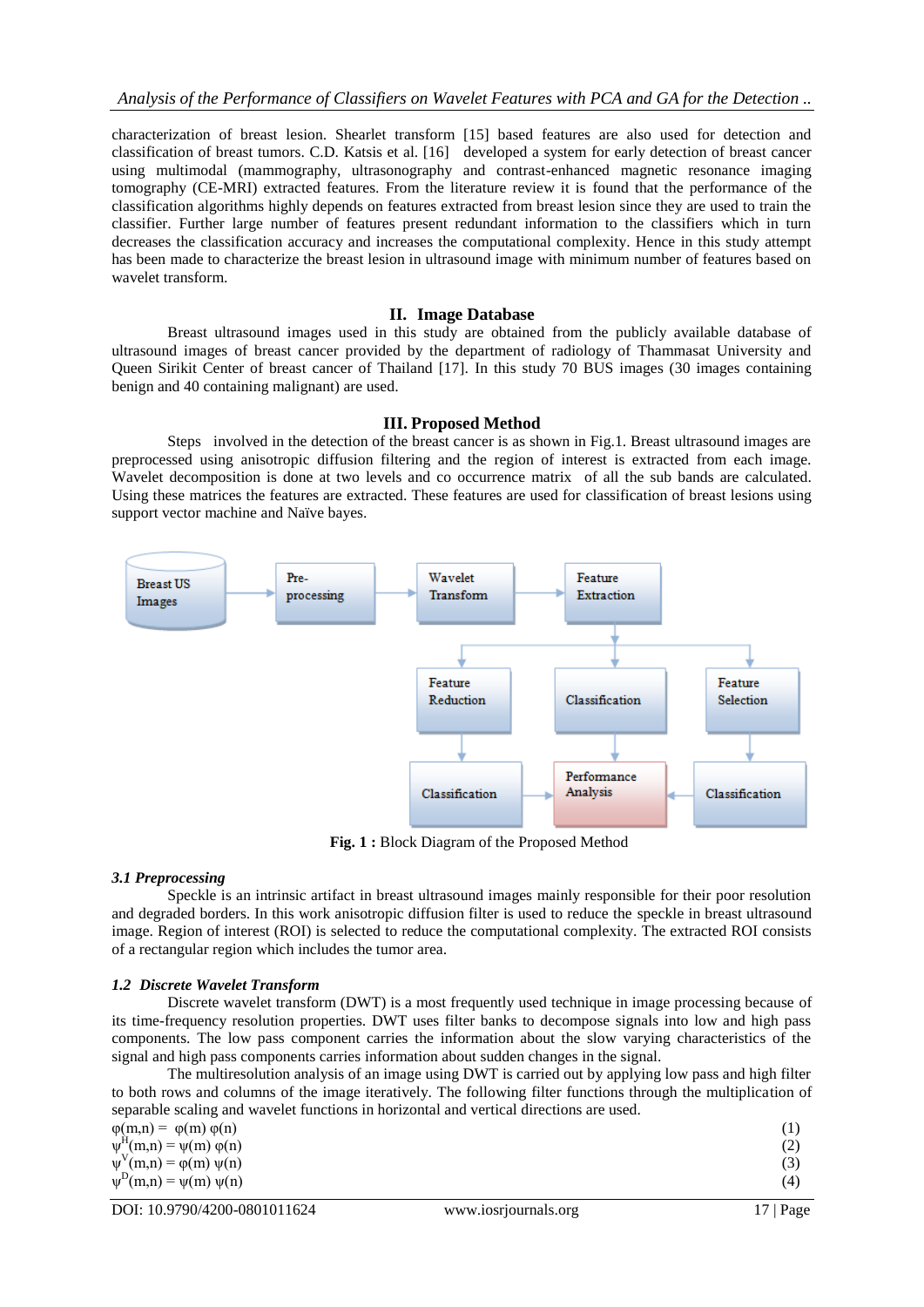where  $\varphi(m,n)$ ,  $\psi^H(m,n)$ ,  $\psi^V(m,n)$  and  $\psi^D(m,n)$  represents the approximated image, image with horizontal details, image with vertical details and image with diagonal details respectively. Decomposition stages are shown in Fig.2.

Filtering in each direction follows down sampling by a factor of 2, so that each of the four subbands corresponding to filter outputs contain one-fourth of the number of samples, compared to the original image.

The output of filter banks are discrete wavelet transformed (DWT) coefficients. The bands  $\varphi(m,n)$ ,  $\psi^H(m,n)$ ,  $\psi^V(m,n)$  and  $\psi^D(m,n)$  are also referred to as LL, LH,,HL and HH respectively where the first letter indicates the type of the filter used along the columns (vertical direction) and the second letter indicates the type of the filter used along the rows (horizontal direction). The LL subband at each level can be used for next level decomposition and this can be extended to multiple levels to get more frequency resolution. Fig.3 shows two level decomposition of an image.



**Fig. 2** Decomposition of an Image through Scaling and Wavelet functions



**Fig. 3** Two level wavelet decomposition of an image

In this work four wavelet families, Daubechies 4 (db4), Biorthogonal 3.7 (bior3.7), symlet 5 and coiflet 2 are used to obtain wavelet coefficients. Daubechies wavelets are compactly supported orthogonal wavelets which preserves energy. Symlets are the symmetrical wavelets having least symmetry and maximum number of vanishing moments for a given compact support. Coiflet is near symmetric and biorthogonal wavelets have the property of linear phase.

# *3.3 Feature Extraction*

Gray level co occurrence matrix (GLCM) is most widely used for texture analysis, due to its ability to capture the spatial dependence of gray level values within an image. Multiresolution analysis helps to obtain information about the lesion at different scales. The lesion can then be characterized by the statistical textural properties of the multiscale representation. In this work DWT is applied to extracted ROI using db4, bior3.7, symlet 5 and coiflet 2 as the mother wavelets with two levels. Co occurrence matrix of each sub band is computed. Second order statistical textural features are extracted from the co occurrence matrix of all the sub bands at each level in order to characterize the nodule. Five features that are extracted from each subband are energy, contrast, cluster prominence, cluster shade and dissimilarity and their implementation details are as follows.

Energy : Is a measure of uniformity of gray levels in an image.

Energy = 
$$
\sum_{i=0}^{M-1} \sum_{j=0}^{N-1} p(i, j)^2
$$

Contrast : Is a measure of local variations in an image.

(5)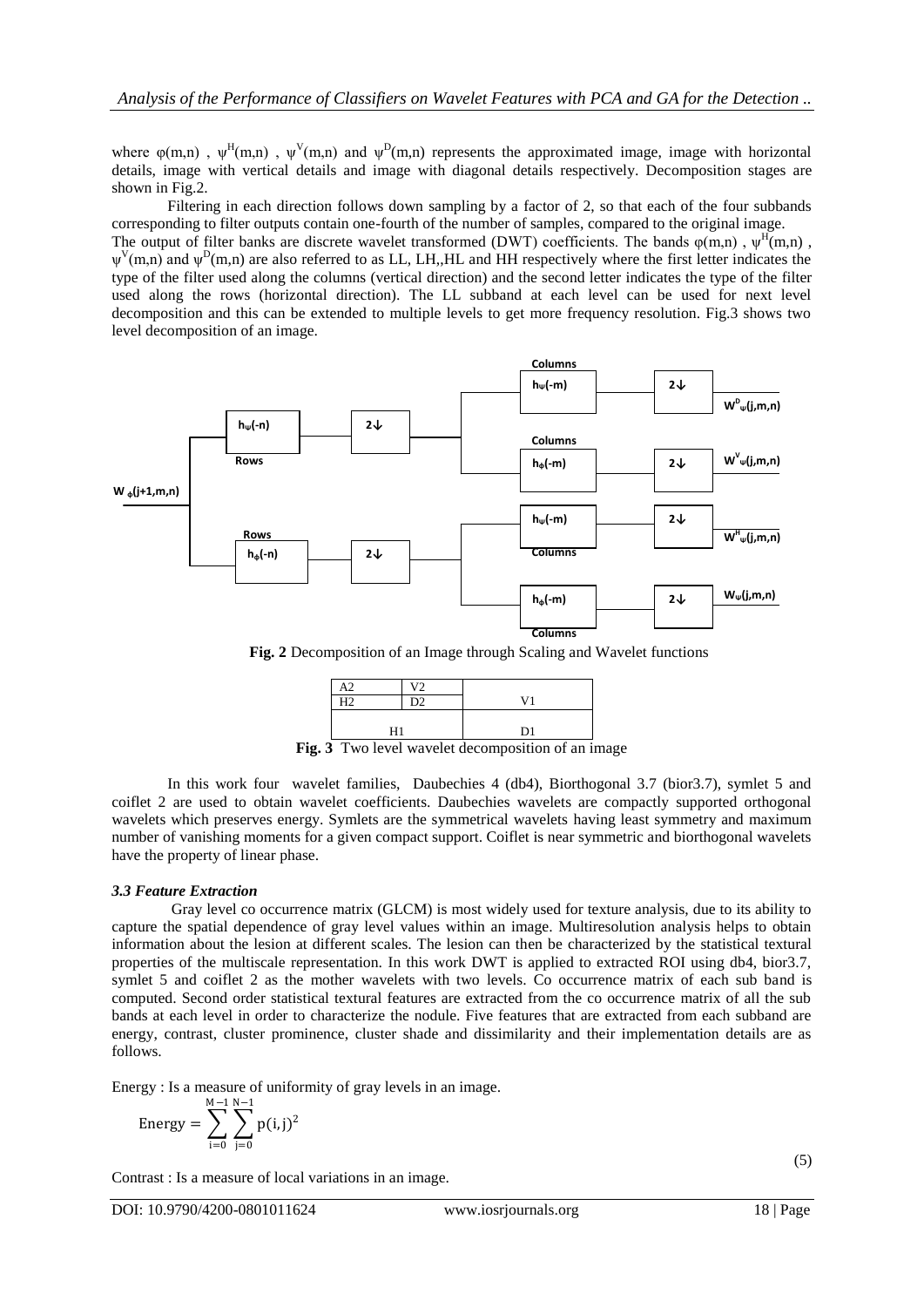Contrast = 
$$
\sum_{i=0}^{M-1} \sum_{j=0}^{N-1} |i-j|^2 p(i,j)
$$
 (6)

Cluster prominence (CP) : Is a measure of asymmetry in an image.

Cluster Prominance = 
$$
\sum_{i=0}^{M-1} \sum_{j=0}^{N-1} (i + j - \mu_{x} - \mu_{y})^{4} p(i, j)
$$

Cluster shade (CS) : Is a measure of skewness in an image.

Cluster Shade = 
$$
\sum_{i=0}^{M-1} \sum_{j=0}^{N-1} (i + j - \mu_x - \mu_y)^3 p(i, j)
$$
 (8)

Dissimilarity : Is a measure of variations of gray level pairs in an image.

Dissimilarity = 
$$
\sum_{i=0}^{M-1} \sum_{j=0}^{N-1} |i - j| p(i, j)
$$
 (9)

where  $p(i,j)$  is the normalized co occurrence matrix obtained from the wavelet coefficients,  $\mu_x$  and  $\mu_y$  are the means of  $p_x$  and  $p_y$  respectively.

#### *3.4 Classification*

In this work classification of breast lesions as benign or malignant is carried out using SVM and Naïve Bayes classifier.

#### *3.4.1 Support Vector Machine*

SVM is the supervised learning technique which produces a model to predict the target values of the test data given only the test data attributes. Given a training set of instance-label pairs  $(x_i, y_i)$ ,  $I = 1, \ldots, N$ , where  $x_i \in R^n$  and  $y \in \{1, -1\}^N$ , the SVM [18] requires the solution of the following optimization problem,

$$
\min_{W, b, \zeta} \frac{1}{2} w^T w + C \sum_{i=1}^N \zeta_i
$$
\n(10)

subject to

 $y_i(w^T \emptyset(x_i) + b) \geq 1 - \zeta_i \quad \zeta$  $z_i \ge 0$  (11)

where  $\zeta_i$ 's are slack variables which allow misclassification in the set of inequalities and C is a tuning parameter. Training vectors  $x_i$  are mapped into a higher dimensional space by the function  $\emptyset$ . SVM finds a linear separating hyperplane with maximal margin in this higher dimensional space.

#### *3.4.2 Naïve Bayes*

 Naïve Bayes (NB) classifier is a probabilistic classifier based on the Bayes theorem with the consideration that all features independently contribute to the probability of certain decision [19]. It learns the conditional probability of each variable  $X_k$  given the class label C from the training data. Consider a simple classification learning in which the goal is to predict the class  $c \in C = \{c_1, c_2, \ldots, c_m\}$  of a query input  $x = \{a_1, a_2, \ldots, a_m\}$ …. an} given a training data of pre classified examples. Instances are characterized in terms of an attribute value representation and  $a_i$  is the value of the i<sup>th</sup> attribute. Classification procedure consists of the following steps.

- 1. The class c will be the class with maximum posterior probability max  $_{ci\in C}P(c_i|x)$ .
- 2. To identify this class, the posterior probabilities  $P(c_i|x)$  must be estimated using  $P(c_i|x) = \frac{P(x|c_i)P(c_i)}{P(x)}$  $P(x)$
- 3. The probability  $P(x|ci)$  can be estimated as,  $P(x|ci) = \prod_{j=1}^{n} P(a_j|c_i)$
- 4. Estimate the probabilities for  $P(c_i)$  and  $P(a_j|c_i)$  using the training data set.

To quantitatively evaluate the performance of classification results with various features and classifiers, six common performance measures are used namely accuracy sensitivity, specificity, positive predictive value (PPV), negative predictive value (NPV) and Mathew's correlation coefficient (MCC). Their definitions are,

$$
Accuracy = \frac{TN + TP}{TN + FN + TP + FP} \times 100 \tag{12}
$$

(7)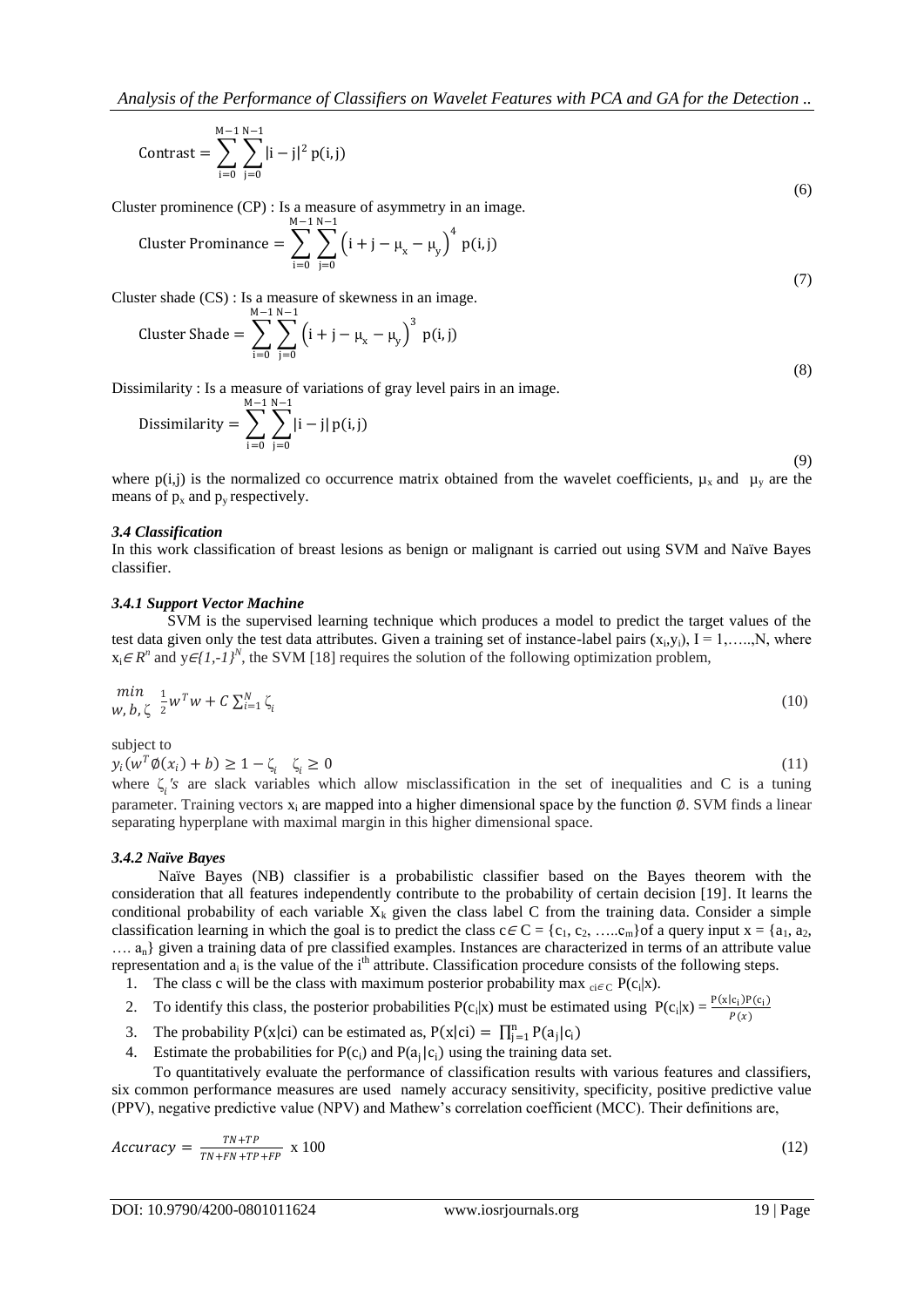$$
Sensitivity = \frac{TP}{TP+FN} \times 100 \tag{13}
$$

$$
Specificity = \frac{TN}{TN + FP} \times 100 \tag{14}
$$

$$
PPV = \frac{TP}{TP + FP} \times 100\tag{15}
$$

$$
NPV = \frac{TN}{TN + FN} \times 100 \tag{16}
$$

$$
MCC = \frac{(TP \times TN - FP \times FN)}{\sqrt{(TP + FP)(TP + FN)(TN + FP)(TN + FN)}}
$$
\n(17)

TP : Correct classification rate of malignant nodules FN : Misclassification rate of malignant nodules TN : Correct classification of benign nodules FP : Misclassification rate of benign nodules

Sensitivity refers to the proportion of cases with disease with a positive result, while the specificity is the proportion of cases without disease with a negative result. PPV is defined as the percentage of cases with a positive result with disease and NPV indicates the percentage of cases with a negative result without disease. MCC is the correlation coefficient between observed and predicted classifications, which takes the value between -1 and +1. MCC of +1 represents a exact prediction, 0 denotes a uniform random prediction and -1 indicates a inverse prediction. Here it is represented in terms of percentage.

#### *3.5 Feature Reduction*

With many features extracted, the critical task is to find an optimum set of features. Appropriate selection of optimum features is an important task since their dimension directly affects the performance of the classifier and computation time. In this work two methods, principal component analysis (PCA) and genetic algorithm (GA) are used to find the optimum set of features.

# *3.5.1. Principal component analysis*

The most popular method for feature reduction is principal component analysis. It combines correlated features and creates new features ie., principal components, superior to original features [20]. Hence it reduces high dimensional feature space to low dimensional feature space. The first principal component accounts for as much of the variability in the feature set as possible and each succeeding principal component accounts for as much of the remaining variability as possible. PCA involves the calculation of eigen values of the data covariance matrix, usually after mean centering the data for each feature.

#### *3.5.2 Genetic algorithm*

Genetic algorithm is a heuristic search algorithm based on the evolutionary ideas of natural selection and natural genetics [21]. Initially GA randomly create individuals (initial population) and the fitness of every individual in the population is evaluated. Based on their fitness, multiple individuals are randomly selected from the current population and modified (crossover and mutation) to form a new population. The algorithm stops, when either the satisfactory fitness level for the population has been reached or a maximum number of generations has been produced.

# **IV. Results And Discussion**

In this study a total of 70 breast ultrasound images (including 30 benign lesions and 40 malignant lesions) are used. Since local texture characteristics are well reinforced by wavelet transform the distribution of wavelet coefficients can be utilized for differentiating malignant lesions from benign lesions. The selection of wavelets plays a major role and it depends on the characteristics of ultrasound image. In this study experimentation has been carried out with different wavelet families. The better features are obtained with db4, bior3.7, symlet5 and coiflet2. Hence two level decomposition of enhanced ROI sub images using db4, bior3.7,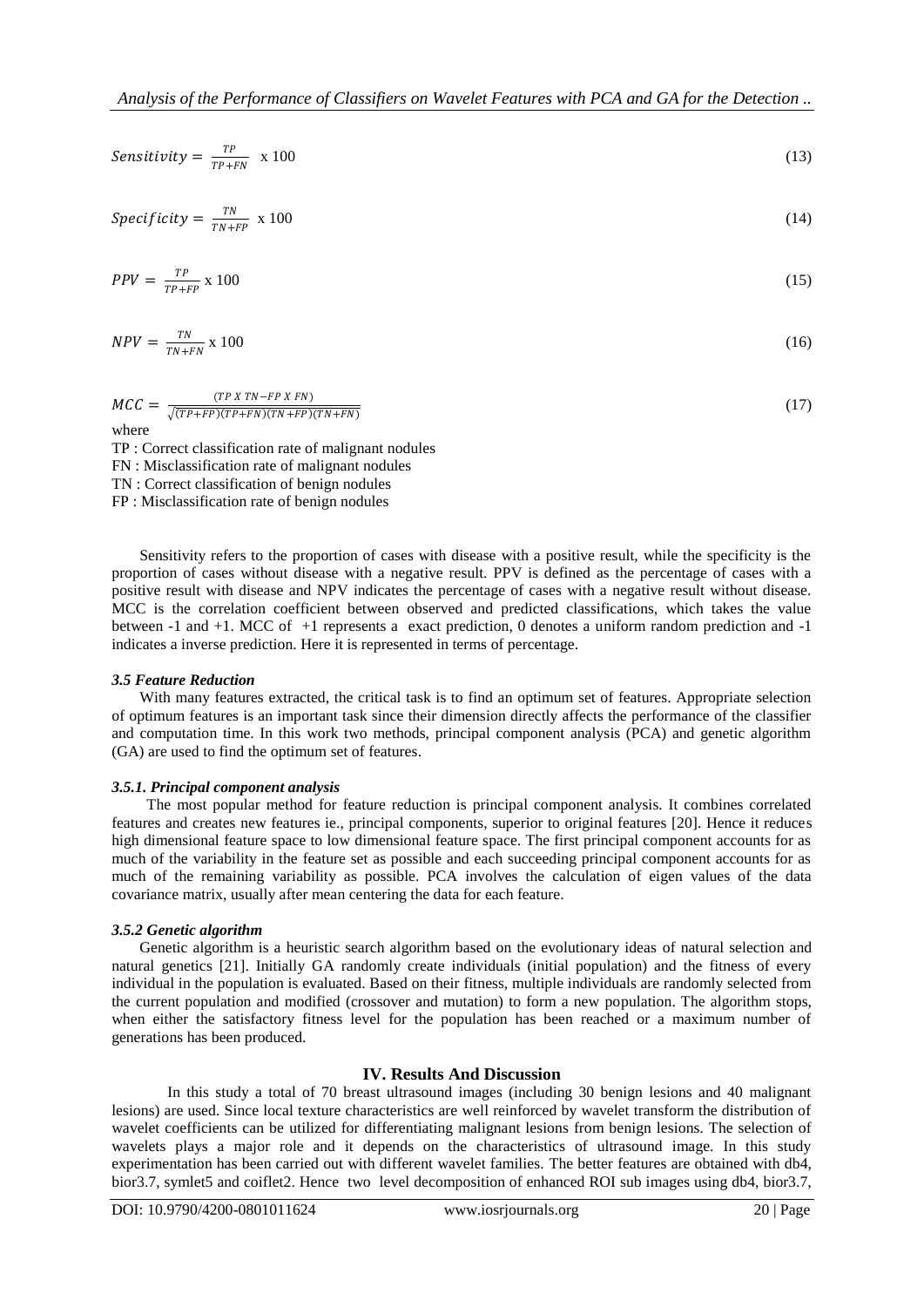symlet 5 and coiflet 2 is done. Five features energy, contrast, cluster prominence, cluster shade and dissimilarity are computed from all the subbands at each level. Hence a total of 40 features are obtained. Then the optimum set of features are obtained using both PCA and GA. These optimum features are further given as the inputs to both SVM and Naïve Bayes classifiers and their performances are compared.

During classification, 10-fold cross validation scheme is employed. 70 images are equally divided into 10 segments. 63 images are used in the training phase while remaining 7 images are used for testing. This approach is iterated 10 times by shifting the test data. The performance metrics accuracy, sensitivity, specificity, PPV, NPV and MCC are evaluated in each iteration. Finally the performances recorded in all the 10 iterations are averaged and considered as the overall performance of the classifier.

Table 1 lists the performances of SVM and NB with db4 (a) approach with all wavelet features. (b) approach with GA feature selection. (c) approach with PCA feature reduction. The classification accuracies of approaches (a) – (c) with SVM are 94.28%, 95.71% and 98.57% respectively and 87.14%, 88.57% and 98.57% respectively with NB. It is clear that the highest classification accuracy of 98.57% is obtained with PCA feature reduction approach with both the classifiers. It is also observed that this approach results in 100% sensitivity with NB and 100% specificity with SVM. It also results in 100% positive predictive value and 96.67% negative predictive value. High PPV and NPV imply that the number of biopsies for benign lesions can be reduced. This approach further results in a very good MCC of 0.97 or in terms of percentage it is 97.5%.

Performances of SVM and NB with bior3.7 are tabulated in Table 2. Bio3.7 wavelet is also resulting in the same highest accuracy of 98.57% with PCA feature reduction approach. Table 3 shows the performances of classifiers with symlet5. The accuracies of SVM with three approaches are 91.42%, 92.86% and 97.14% respectively and that of NB are 85.71%, 87.14% and 97.14% respectively. Both the classifiers are performing with higher accuracy of 97.14% with PCA feature reduction. Similarly Table 4 reports the performances of the classifiers using coiflet2.

| db4                | <b>SVM</b>          |         |          | <b>Naïve Bayes</b>  |         |          |
|--------------------|---------------------|---------|----------|---------------------|---------|----------|
|                    | <b>All features</b> | With GA | With PCA | <b>All features</b> | With GA | With PCA |
| <b>Accuracy</b>    | 94.28               | 95.71   | 98.57    | 87.14               | 88.57   | 98.57    |
| <b>Sensitivity</b> | 96.00               | 96.00   | 98.00    | 92.50               | 89.33   | 100.00   |
| <b>Specificity</b> | 95.00               | 97.50   | 100.00   | 80.00               | 96.00   | 96.67    |
| <b>PPV</b>         | 95.00               | 97.50   | 100      | 92.5                | 95.00   | 100      |
| <b>NPV</b>         | 93.33               | 93.33   | 96.67    | 80.00               | 80.00   | 96.67    |
| <b>MCC</b>         | 89.60               | 92.10   | 97.30    | 76.90               | 79.51   | 97.30    |

**Table 1.** Performance of SVM and Naïve Bayes using db4.

**Table 2.** Performance of SVM and Naïve Bayes using bior3.7

| bior <sub>3.7</sub> | <b>SVM</b>          |         |                 | <b>Naïve Bayes</b>  |         |          |
|---------------------|---------------------|---------|-----------------|---------------------|---------|----------|
|                     | <b>All features</b> | With GA | <b>With PCA</b> | <b>All features</b> | With GA | With PCA |
| Accuracy            | 88.57               | 90.00   | 98.57           | 87.14               | 88.57   | 98.57    |
| <b>Sensitivity</b>  | 94.00               | 93.00   | 100.00          | 87.50               | 94.00   | 97.50    |
| <b>Specificity</b>  | 88.50               | 88.33   | 96.67           | 86.67               | 88.50   | 100.00   |
| <b>PPV</b>          | 87.50               | 90.00   | 100             | 87.50               | 87.50   | 97.50    |
| <b>NPV</b>          | 90.00               | 90.00   | 96.67           | 86.67               | 90.00   | 100.00   |
| <b>MCC</b>          | 79.89               | 80.64   | 97.30           | 77.19               | 79.89   | 97.50    |

**Table 3.** Performance of SVM and Naïve Bayes using symlet5.

| symlet5            | <b>SVM</b>          |         |          | <b>Naïve Bayes</b>  |         |          |
|--------------------|---------------------|---------|----------|---------------------|---------|----------|
|                    | <b>All features</b> | With GA | With PCA | <b>All features</b> | With GA | With PCA |
| Accuracy           | 91.42               | 92.86   | 97.14    | 85.71               | 87.14   | 97.14    |
| <b>Sensitivity</b> | 96.00               | 97.50   | 100.00   | 85.00               | 94.00   | 97.5     |
| <b>Specificity</b> | 91.00               | 89.17   | 95.00    | 86.67               | 85.00   | 96.67    |
| <b>PPV</b>         | 90.00               | 90.00   | 95.00    | 85.00               | 85.00   | 97.5     |
| <b>NPV</b>         | 93.33               | 96.67   | 100.00   | 86.67               | 90.00   | 96.67    |
| <b>MCC</b>         | 85.08               | 86.67   | 95.00    | 74.79               | 76.91   | 94.80    |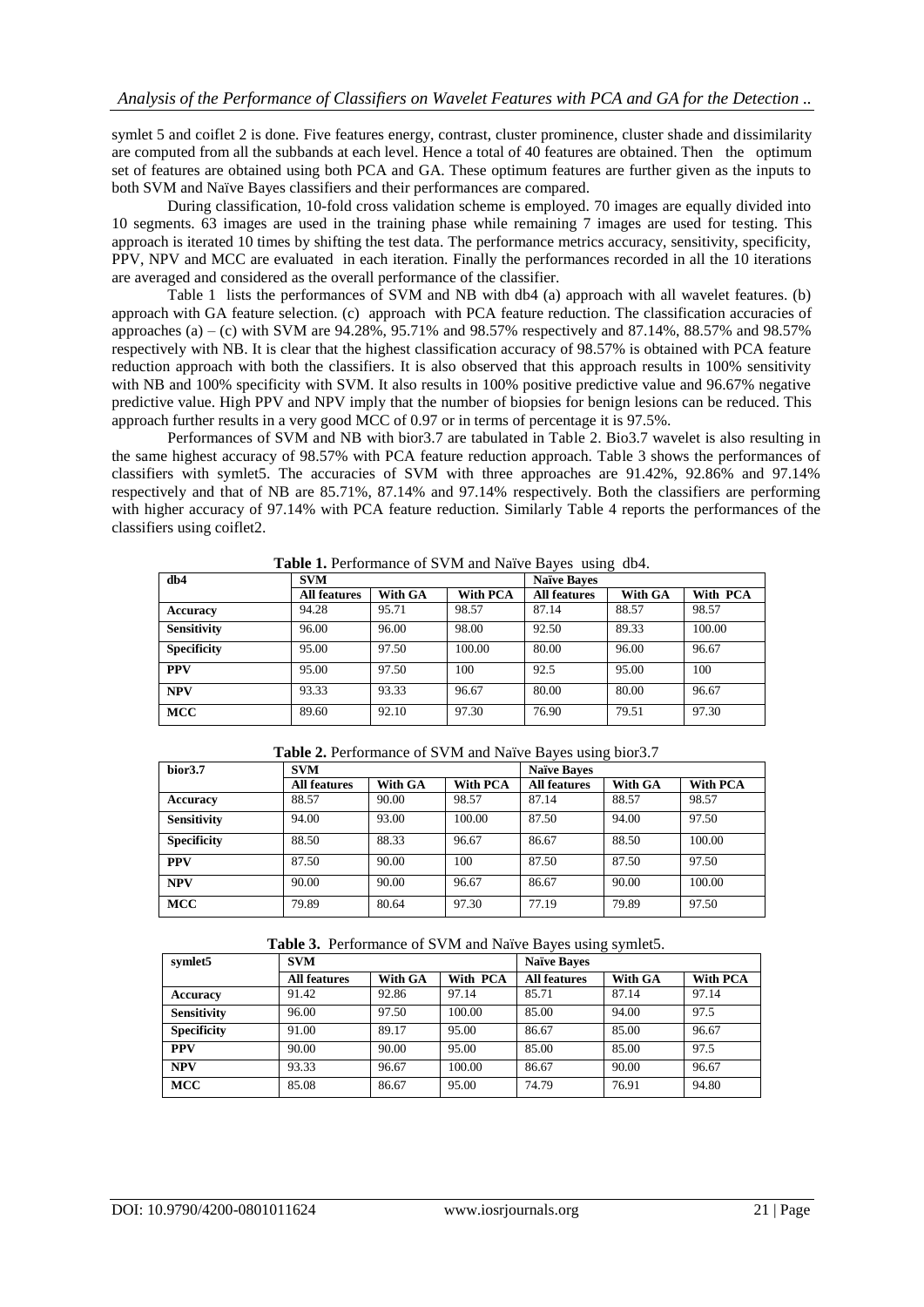| <b>Table 4.</b> Performance of SVM and Naive Bayes using collier |                     |         |                 |                     |         |          |  |
|------------------------------------------------------------------|---------------------|---------|-----------------|---------------------|---------|----------|--|
| Coiflet2                                                         | <b>SVM</b>          |         |                 | <b>Naïve Baves</b>  |         |          |  |
|                                                                  | <b>All features</b> | With GA | <b>With PCA</b> | <b>All features</b> | With GA | With PCA |  |
| <b>Accuracy</b>                                                  | 90.00               | 91.42   | 97.14           | 82.85               | 88.57   | 97.14    |  |
| <b>Sensitivity</b>                                               | 94.00               | 93.50   | 97.50           | 80.00               | 93.00   | 97.50    |  |
| <b>Specificity</b>                                               | 90.00               | 91.67   | 96.67           | 86.67               | 85.83   | 96.67    |  |
| <b>PPV</b>                                                       | 90.00               | 92.50   | 97.50           | 80.00               | 87.50   | 97.50    |  |
| <b>NPV</b>                                                       | 90.00               | 90.00   | 96.67           | 86.67               | 90.00   | 96.67    |  |
| <b>MCC</b>                                                       | 81.91               | 83.77   | 94.80           | 68.97               | 78.13   | 94.80    |  |

**Table 4 .** Performance of SVM and Naïve Bayes using coiflet2

The graphical representation of classification accuracies of SVM and NB for the wavelet db4, bior3.7, symlet5 and coiflet2 with all the three approaches are shown in Fig. 4 and Fig. 5 respectively.



Mathew's correlation coefficients obtained from SVM and NB with wavelet families db4, bior3.7,

symlet5 and coiflet2 for the three approaches are plotted in Fig. 6 and Fig. 7 respectively.



**Fig. 6** MCC's obtained from SVM for various wavelets **Fig. 7** MCC's obtained from NB for various wavelets

Reduction in the accuracy of the classifier when the features were selected using GA may indicate that there are less redundancy in the number of features extracted. Further, it can be seen that creating new features by combining all the extracted features using PCA leads to higher accuracy.

Table 5 lists the performance of the approaches reported in the literature and also the performance of the proposed method. Direct comparison of the performances is not possible as the image databases used in these studies are obtained from different population with different image quality.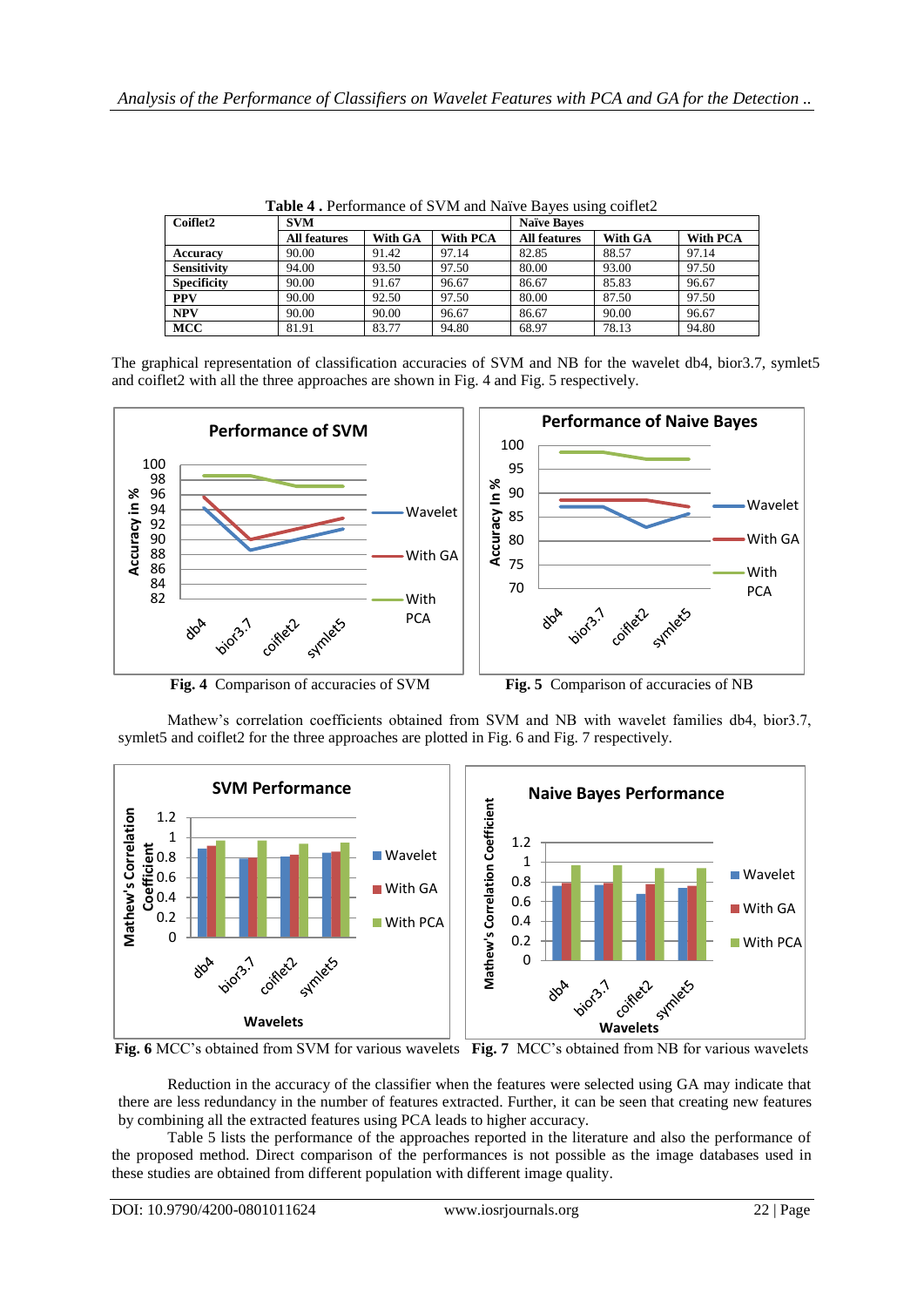| SI.            | <b>Author</b> and year           | <b>No. of Images</b> | <b>Nature of features</b>                 | <b>Classifiers</b>                         | Performance    |
|----------------|----------------------------------|----------------------|-------------------------------------------|--------------------------------------------|----------------|
| No.            |                                  |                      | extracted                                 |                                            | (Accuracy/AUC) |
| $\mathbf{1}$   | Kim et al.<br>$(2014)$ [11]      | 69 (42B/27M)         | Histogram based<br>features               | <b>SVM</b>                                 | $Acc: 82.67\%$ |
| $\overline{2}$ | Gomez et al.<br>$(2012)$ [12]    | 633 (219b/217M)      | <b>Textural features</b>                  | Fishers linear<br>discriminant<br>analysis | AUC: 0.87      |
| 3              | Shichong et al.<br>$(2013)$ [15] | 200 (100B/100M)      | Shearlet features                         | <b>SVM</b>                                 | Acc: 91%       |
| $\overline{4}$ | Su et al.<br>$(2011)$ [7]        | 132 (67B/65M)        | Textural and<br>morphological<br>features | <b>ANN</b>                                 | Acc: 93.18%    |
| $\overline{5}$ | Wu et al.<br>$(2012)$ [8]        | 210 (120B/90M)       | Textural and<br>morphological<br>features | SVM with GA                                | Acc: 95.25%    |
| 6              | Proposed work                    | 70 (30B/40M)         | GLCM based<br>Wavelet features            | <b>SVM</b> with PCA                        | $Acc: 98.57\%$ |

**Table 5.** Classification performance of the proposed work and other classification approaches from literature.

# **V. Conclusion**

In this paper, the wavelet transform based co occurrence matrix feature has been proposed for the characterization of breast lesions in ultrasound images. Four wavelet families db4, bior3.7, symlet5 and coiflet2 are used to derive the texture features. The performances of SVM and Naïve Bayes are compared considering all the features, features selected by genetic algorithm and features with principal component analysis. Experimental results indicate that wavelet features using db4 and bior3.7 with PCA could more effectively characterize breast lesions in ultrasound image than features selected using genetic algorithm.

Hence the highest classification accuracy of 98.57% is obtained when PCA is used with both SVM and Naïve Bayes for db4 and bior3.7 wavelets. The results obtained using the method proposed in this paper encourages us to further continue the study using a large dataset in order to establish its clinical applicability as a supplement to assist doctors in breast lesion classification.

#### **References**

- [1] R. L. Siegel, K. D. Miller, A. Jemal, Cancer statistics, 2017, *Cancer J. Clin., 67(1)*, 2017, 7–30 .
- [2] Malvia, S., Bagadi, S. A., Dubey, U. S. and Saxena, S, Epidemiology of Breast Cancer in Indian Women, *Asia-Pac J Clin Oncol, 13(4)*, 2017, 289–295.
- [3] C.M.Sehgal, S.P. Weinstein, P.H. Arger, E.F. Conant, A Review of Breast Ultrasound, *Journal of Mammary Gland Biology and Neoplasia, 11(2)*, 2006, 113-123.
- [4] H.D.Cheng, J.Shan, W. Ju, y. Guo, L. Zhang, Automated breast cancer detection and classification using ultrasound images: A Survey, *Pattern Recognition, 43(1)*, 2010, 299—317.
- [5] D.R. Chen, R.F. Chang, Y.L. Huang, Breast Cancer Diagnosis using Self Organizing Map for Sonography, *Ultrasound Med. Biol. 26( 3)* , 2000, 405–411.
- [6] C.D.L Nascimento et. al, Breast Tumor Classification in Ultrasound Images using Support Vector Machines and neural networks, *Research on Biomedical Engineering, 32( 3)*, 2016, 283-292.
- [7] Y. Su, Y. Wang, J. Jiao, Y. Guo, Automatic Detection and Classification of Breast Tumors in Ultrasonic Images using Texture and Morphological Features, *Open Med. Inform. J. 5(1)*, 2011, 26–37.
- [8] W.J. Wu, S.W. Lin, W.K. Moon, Combining Support Vector Machine with Genetic Algorithm to Classify Ultrasound Breast Tumor Images, *Comput. Med. Imaging Graph. 36(8)*, 2012, 627–633.
- [9] Passant Wahdan, Amani Saad, Amin Shoukry, Automated Breast Tumour Detection in Ultrasound Images Using Support Vector Machine and Ensemble Classification, *Journal of Biomedical Engineering and Bioscience, 3*, 2016, 4-11.
- [10] Radhika V Menon et. al, Automated Detection and Classification of Mass from Breast Ultrasound Images, *Fifth National Conference on Computer Vision, Pattern recognition, Image Processing and graphics*, 2015, 1-4.
- [11] J.H. Kim, J.H. Cha, N. Kim, Y. Chang, M.S. Ko, Y.W. Choi, H.H. Kim, Computer Aided Detection System for Masses in Automated Whole Breast Ultrasonography: Development and Evaluation of the Effectiveness, *Ultrasonography , 33(2)*, 2014, 105–115.
- [12] W. Gomez, W.C.A. Pereira, A.F.C. Infantosi, Analysis of co-occurrence texture statistics as a function of gray-level quantization for classifying breast ultrasound, *IEEE Trans. Med. Imag. 31(10),* 2012, 1889–1899.
- [13] D.R. Chen, R.F. Chang, W.J. Kuo, M.C. Chen, Y.L. Huang, Diagnosis Of Breast Tumors With Sonographic Texture Analysis Using Wavelet Transform And Neural Networks, *Ultrasound Med. Biol. 28(10)* , 2002, 1301–1310.
- [14] H.W. Lee et. al, Breast Tumor Classification of Ultrasound Images using Wavelet based Channel Energy and imageJ, *[IEEE Journal](http://ieeexplore.ieee.org/xpl/RecentIssue.jsp?punumber=4200690) [of Selected Topics in Signal Processing,](http://ieeexplore.ieee.org/xpl/RecentIssue.jsp?punumber=4200690) 3(1),* 2009, 81-93.